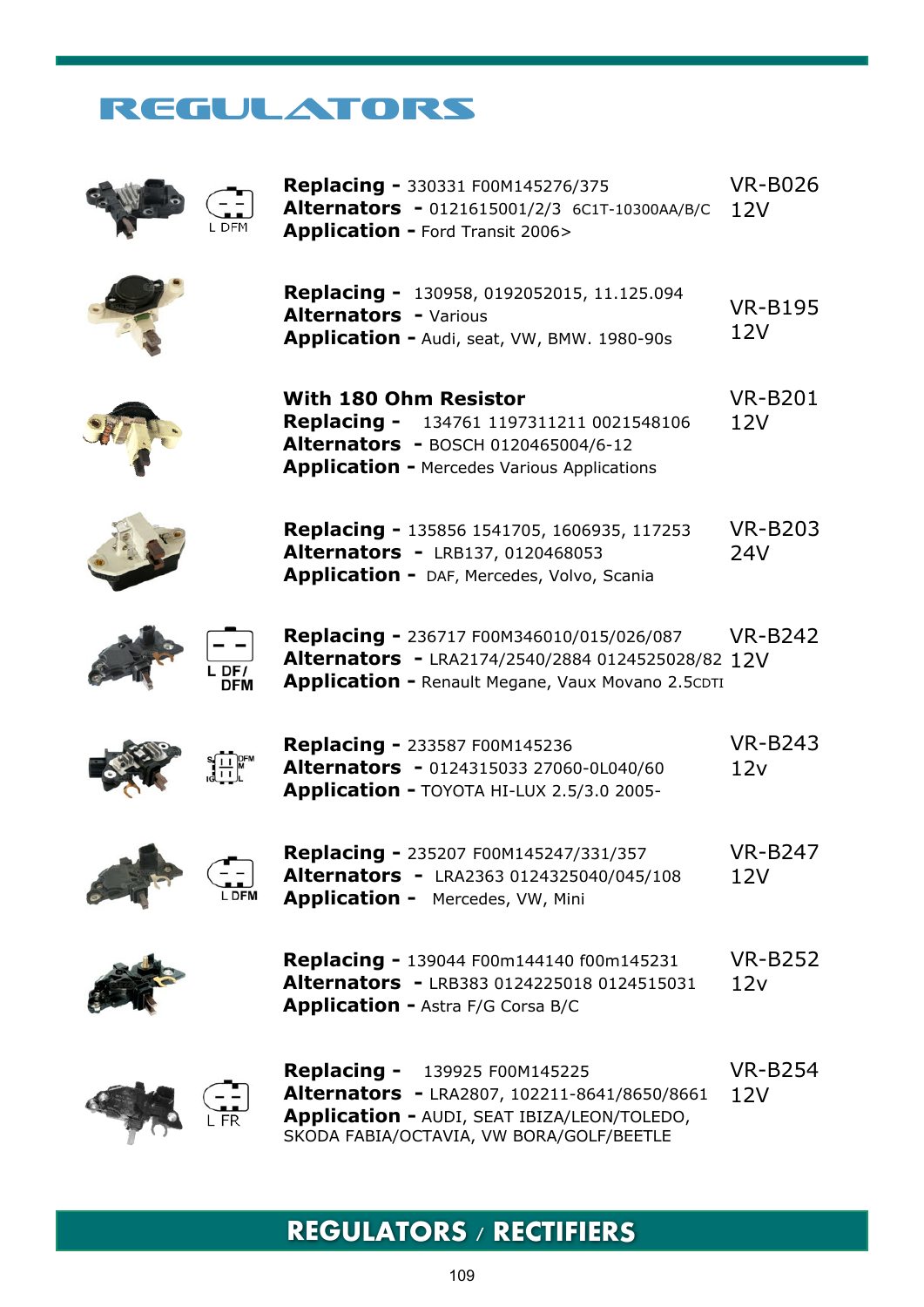|       | Replacing - 139933 F00M145206/240<br>Alternators - 0124325006/7/10/11<br><b>Application -</b> Honda Accord/Civic                                                | <b>VR-B255</b><br>12V                       |
|-------|-----------------------------------------------------------------------------------------------------------------------------------------------------------------|---------------------------------------------|
|       | <b>Replacing - 235548 F00M145220/349</b><br>Alternators - LRA1864/1581<br><b>Application - Fiat</b>                                                             | <b>VR-B256</b><br>12V                       |
|       | <b>Replacing -</b> 233508 F00M145255<br>Alternators - LRA2807, 102211-8641/8650/8661<br>Application - Transit Diesel 2.0 DI/TDCi /2.4<br>DI/TDE/TDCi/TDdi 2000- | <b>VR-B262</b><br>12V                       |
|       | <b>Replacing - 233729 F00M145248/358</b><br>Alternators - LRA1861 0124515064/091<br><b>Application -</b> Merc C/E200/220 Sprinter Vito                          | <b>VR-B264</b><br>12V                       |
|       | Replacing - 233117 F00M145246/297<br>Alternators - LRA2801 0124655012/019<br><b>Application -</b> Renault/Volvo truck                                           | <b>VR-B268</b><br>24V                       |
|       | <b>Replacing - 139925 F00M145223/225</b><br><b>Alternators - LRA2082 0124515028</b><br>Application - Audi/Skoda/VW                                              | <b>VR-B271</b><br>12V<br>Not same as vrb254 |
|       | <b>Replacing - 235835 F00M145261/296/396</b><br>Alternators - LRB475 0124525125<br><b>Application -</b> Audi/skoda/seat /vw                                     | <b>VR-B296</b><br>12V<br>Not same as vrb254 |
|       | Replacing - 235549 F00M145251/54/360<br>Alternators - LRA2204 0124515050<br>Application - BMW E36 E39 E46 E53                                                   | <b>VR-B360</b><br>12V                       |
|       | Replacing - 235703 F00M144107<br>Alternators - LRA2522/23/37<br><b>Application - Mercedes</b>                                                                   | <b>VR-B396</b><br>24V                       |
| L DFM | <b>Replacing -</b> 234771 F00M145266/365/883<br><b>Alternators - 0124625002/04</b><br>Application - Mercedes E Class CDI 2002-08                                | <b>VR-B883</b><br>12V                       |

# **REGULATORS / RECTIFIERS**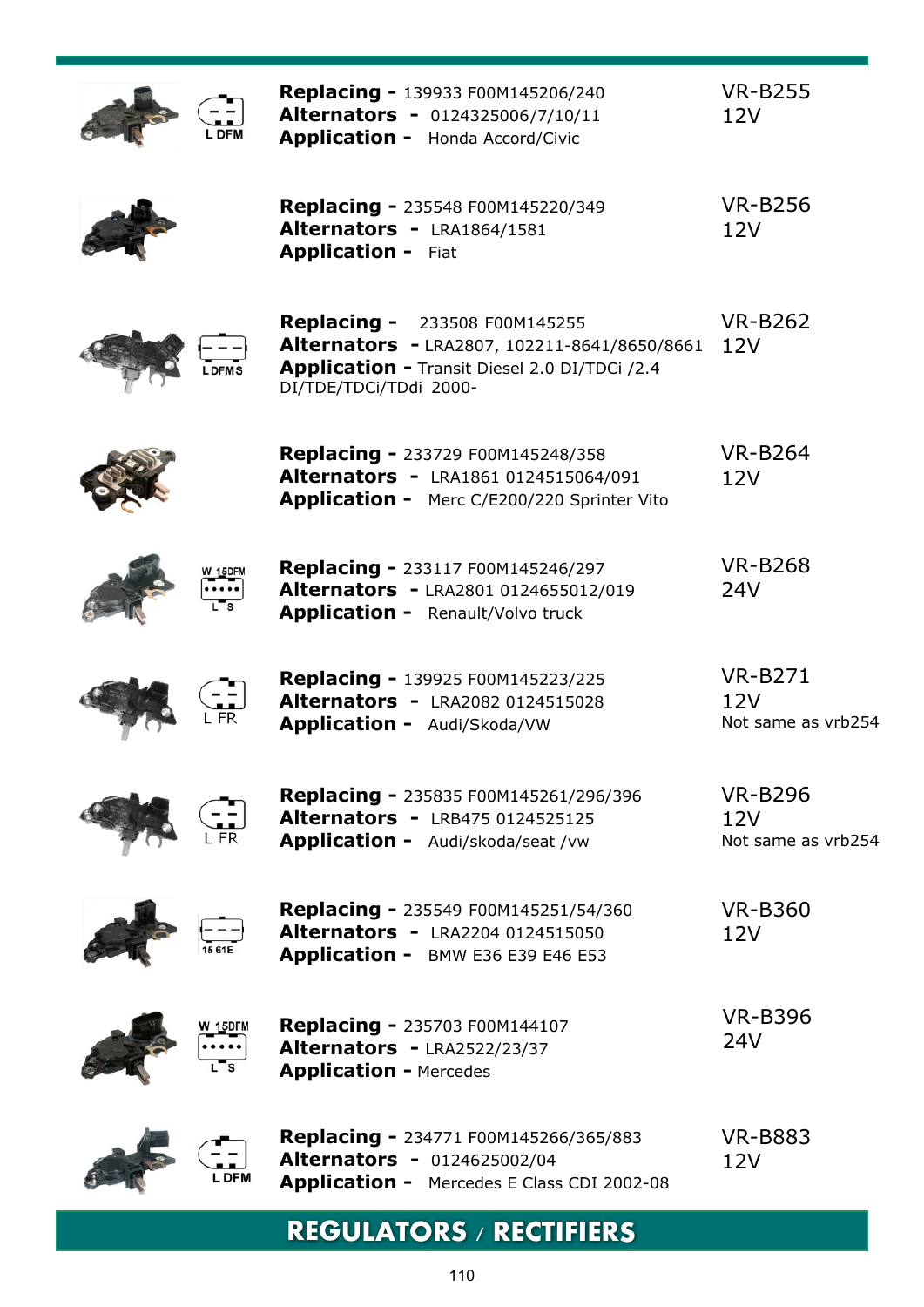

**Replacing -** 230790 85562801 **Alternators -** LRB358, 98AB10300GD, 63321678 63321679 63321746 63341679 **Application -** FORD Focus I 1.8i 16V 98-/2.0i 16V 98- VR-F156  $12V$ 



| <b>Replacing - 236579 8562731/2881</b>               | <b>VR-F158</b> |
|------------------------------------------------------|----------------|
| <b>Alternators - LRB473/63321491</b>                 | 12v            |
| <b>Application - VAUXHALL VARIOUS 1.9 CDTI 04-08</b> |                |



 $B + D + DFM$ 

**Replacing -** 239983 85552506 **Alternators -** LRA3006 102211-8611/8620 **Application -** SAAB 9.3 1.9 TID 04- / TTID 08- VR-F159  $12v$ 





| <b>Replacing - 233636 85563481</b>           | <b>VR-F160</b> |
|----------------------------------------------|----------------|
| <b>Alternators - LRA2814 104210-3511</b>     | 12V            |
| <b>Application -</b> Smart City Coupe/Cabrio |                |





**Replacing -** 232443 **Alternators -** LR1100-502F LR170-509E/ 511 **Application -** OPEL Astra/Corsa 1.7 C/DTI 00-04 VR-H2000-50 12V



| <b>Replacing -</b> 238691 13117236, 1204434   | VR-H2000-64 |
|-----------------------------------------------|-------------|
| Alternators - LR1100-508/B/C/F                | 12V         |
| <b>Application - ASTRAH, COMBO1.7CDTI 04-</b> |             |

 $2V$ 



**Replacing -** 237609 126600-3460 **Alternators -** LRA2814 104210-3511 **Application -** Ford TDCI/Volvo 2003- VR-H2005-88 12V



**Replacing -** 231103 593371 YM1626F **Alternators -** LRA2756 SG12B010 **Application -** AUDI/SKODA/VW 1.9TDI

VR-PR2292  $12V$ 



**Regulator Tester** The latest tester for COM, BSS, LIN, LIN-2 Voltage regulators



COM-01



Tester for regulated voltage - Ford/GM

**Regulator Tester**